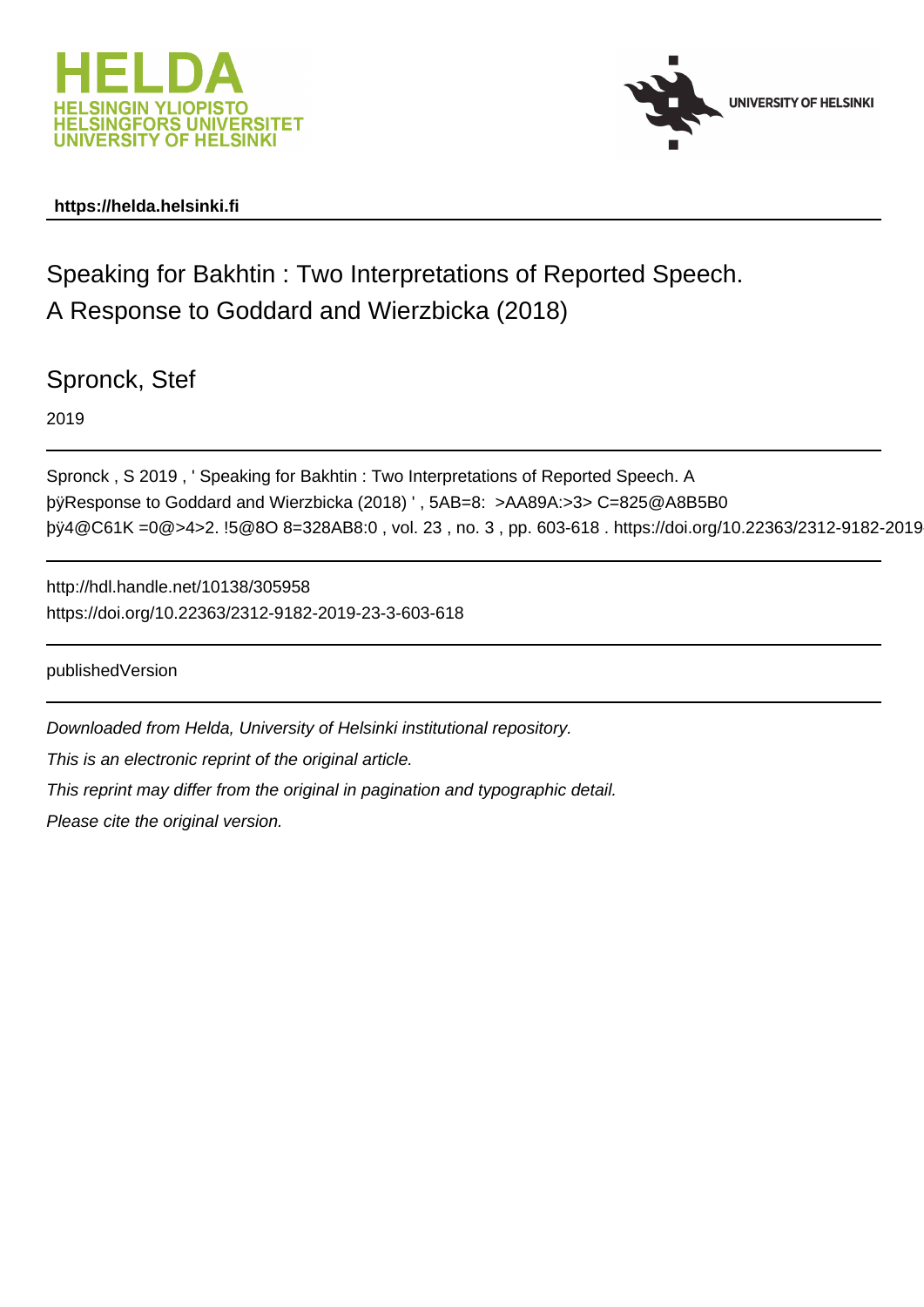

http://journals.rudn.ru/linguistics

DOI: 10.22363/2312-9182-2019-23-3-603-618

Research Article

# **Speaking for Bakhtin: Two Interpretations of Reported Speech A Response to Goddard and Wierzbicka (2018)**

### **Stef Spronck**

University of Helsinki *PL 24 (Unioninkatu 40) Helsinki, 00014, Finland* 

#### **Abstract**

Vološinov ([1929]1973) is one of the most frequently cited works in studies on reported speech, but its interpretation varies considerably between authors. Within the linguistic anthropological tradition, its central message is often conflated with Erving Goffman's 'speaker roles', and in a recent publication, Goddard and Wierzbicka (2018) marry ideas they attribute to Vološinov (1973) and Mikhail M. Bakhtin to those by the formal semanticist Donald Davidson. Responding to Goddard and Wierzbicka (2018) (and a shorter version of a similar argument in Goddard and Wierzbicka (2019), this paper seeks to explore the philosophical foundations of reported speech research, particularly in relation to Vološinov/Bakhtin. It suggests that reported speech research is motivated by two fundamentally distinct goals, one here labelled 'Fregean' and the other 'Bakhtinian'. Questions and methods used in both of these research traditions lead to two radically different understandings of reported speech. This affects the applicability of the definition of direct/indirect speech Goddard and Wierzbicka (2018) propose. It also motivates an alternative approach to reported speech advocated by the current author and others that is criticised by Goddard and Wierzbicka (2018). The article further seeks to rehabilitate the analysis of Wierzbicka (1974), which Goddard and Wierzbicka (2018) partially reject. Whereas Wierzbicka (1974) treats direct and indirect speech as constructions of English, Goddard and Wierzbicka (2018) elevate the opposition to a universal, which belies the cultural sensitivity to semantic variation the authors display in other work. The paper concludes with a brief note about the semantic status of 'say' in Australian languages and states that the relevance of Vološinov ([1929]1973) is undiminished, also in the light of recent developments in language description. It remains a highly original study whose implications are yet to fully impact research on reported speech.

**Keywords:** *reported speech, dialogism, Valentin N. Vološinov; Mikhail M. Bakhtin; Gottlob Frege; Australian aboriginal languages (Ungarinyin)*

### **For citation:**

Spronck, Stef (2019). Speaking for Bakhtin: Two Interpretations of Reported Speech. A Response to Goddard and Wierzbicka (2018). *Russian Journal of Linguistics*, 23 (3), 603—618. doi: 10.22363/2312-9182-2019-23-3-603-618.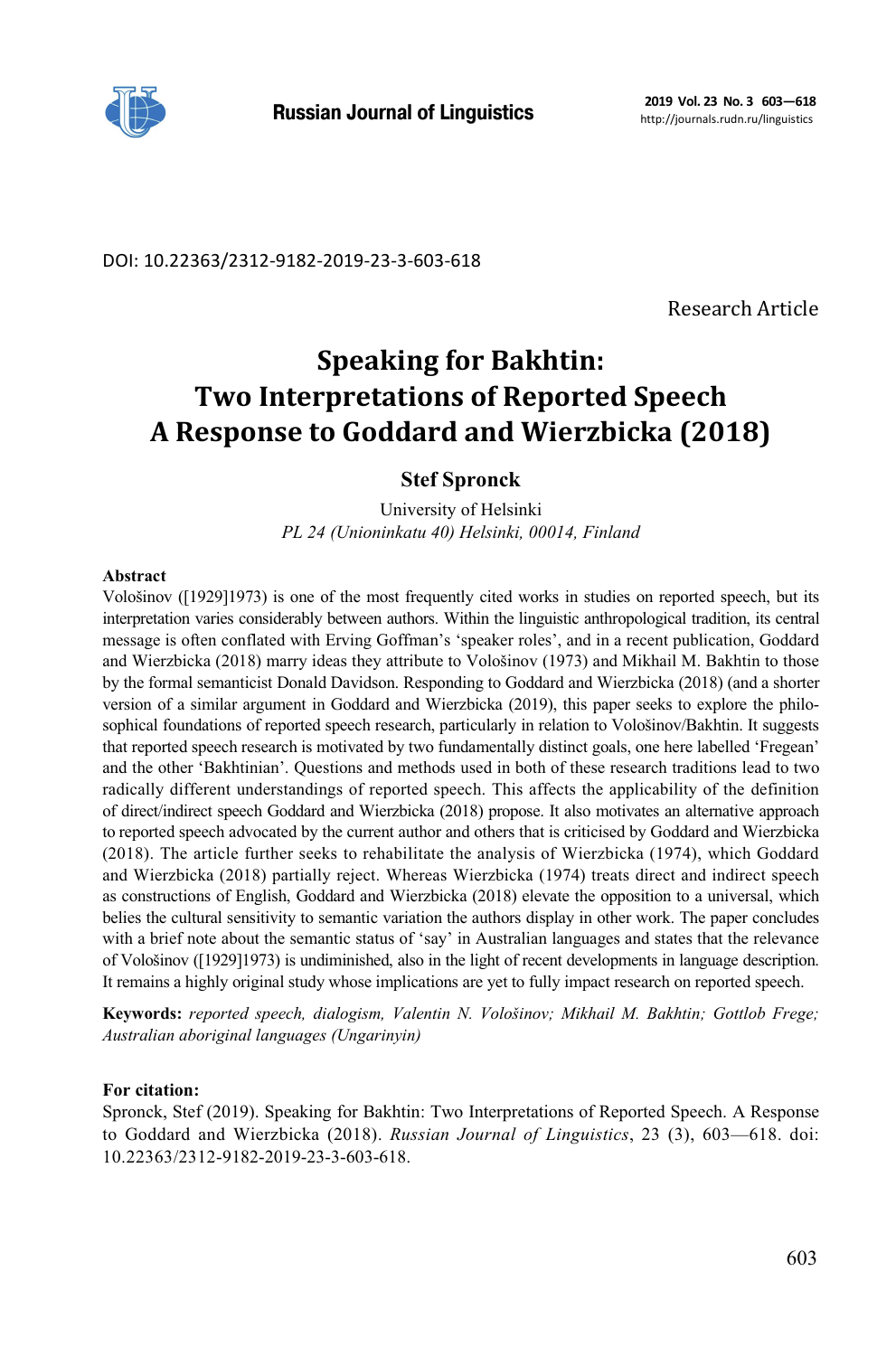Научная статья

# **Говорить устами Бахтина: две интерпретации косвенной речи (ответ К. Годдарду и А. Вежбицкой [2018])**

# **Стеф Спронк**

Хельсинский университет *PL 24 (Unioninkatu 40) Хельсинки, 00014, Финляндия* 

#### **Аннотация**

Работа В. Н. Волошинова (Vološinov, 1929/1973) — один из наиболее цитируемых научных трудов, посвященных косвенной речи, однако его интерпретация разными авторами неоднозначна. В рамках лингвоантропологической традиции его основной посыл часто смешивается с «ролями говорящего» Э. Гоффмана, а в своей недавней публикации К. Годдард и А. Вежбицкая (2018) объединяют идеи, которые они приписывают В. Н. Волошинову и М. М. Бахтину, с идеями представителя формальной семантики Д. Дэвидсона. Настоящая статья — это ответ Годдарду и Вежбицкой (2018), в ней рассматриваются философские основы исследования косвенной речи, особенно по отношению к идеям Волошинова / Бахтина. Высказывается мысль о том, что изучение косвенной речи преследует две основные цели, одна из которых восходит к Фреге, а вторая — к Бахтину. Вопросы и методы, связанные с этими традициями, ведут к двум радикально различным пониманиям косвенной речи. Это влияет на применимость определения прямой / непрямой речи, предлагаемого Годдардом и Вежбицкой, а также порождает альтернативный подход, развиваемый автором данной статьи и другими учеными и критикуемый Годдардом и Вежбицкой (Там же). Цель статьи — реабилитировать анализ Вежбицкой (1974), от которого Годдард и Вежбицкая (2018) частично отказываются. Рассматривая прямую и непрямую речь как английские конструкты, они, тем не менее, поднимают это понятие до универсального уровня, что вступает в противоречие с понятием культурной сенситивности относительно семантических вариаций, о котором они пишут в других работах. Автор статьи приходит к выводу, что, в свете современных тенденций описания языка, труд Волошинова (1929/1973) не теряет свой значимости и заслуживает всяческого внимания.

**Ключевые слова:** *передача чужой речи, диалогизм, В.Н. Волошинов, М.М. Бахтин, Г. Фреге, языки аборигенов Австралии (Ungarinyin)* 

#### **Для цитирования:**

Spronck, Stef (2019). Speaking for Bakhtin: Two Interpretations of Reported Speech. A Response to Goddard and Wierzbicka (2018). *Russian Journal of Linguistics,* 23 (3), 603—618. doi: 10.22363/2312-9182-2019-23-3-603-618.

### **1. Introduction: Reported speech and the direct/indirect speech opposition**

The study of reported speech, the linguistic structures and meanings involved in talking about an utterance, centres around two broad questions: how do expressions of reported speech relate to non-reported speech expressions, and what are the relevant semantic and structural oppositions among expressions of reported speech? The implications of how we answer these questions are surprisingly far-reaching.

With respect to the question of how to distinguish *between* reported speech constructions, the analysis of direct speech, as in (1), and indirect speech (also: direct/indirect discourse), as in (2) has become a standard.

- (1) John said: I am a fool.
- (2) John said that he was a fool. (Wierzbicka 1974, 267)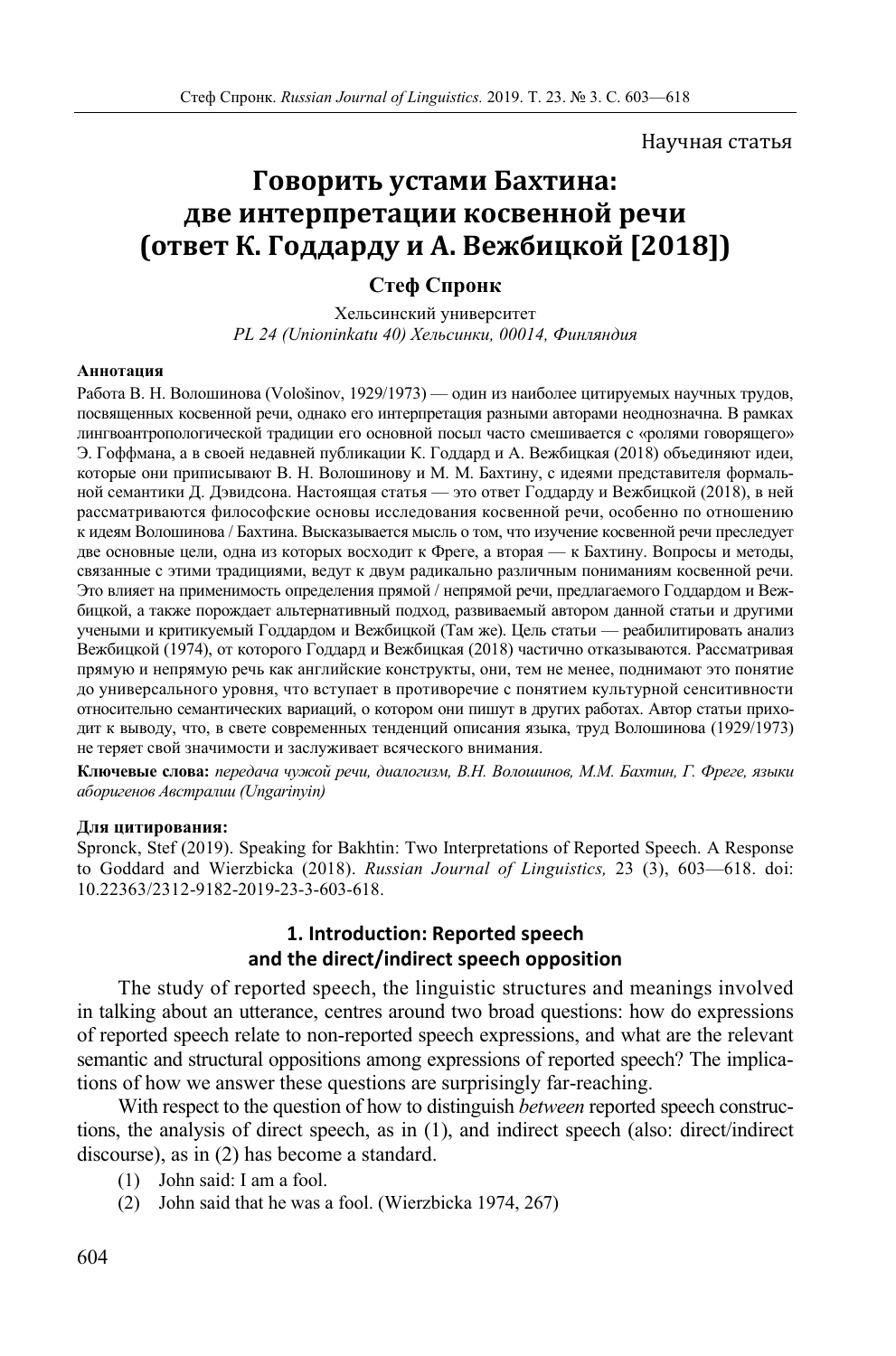Wierzbicka (1974) demonstrates that, contrary to traditional accounts in Transformational Generative Grammar, constructions as in (2) are not simply derived from those in (1). Rather, the distinction between the two constructions rests in the semantic effect the current speaker intends to achieve.

'I submit that the "illocutionary purpose" [(i.e. the real or pretended intention with which the speech act is performed, as indicated by the speaker] of the semidirect discourse, is roughly this: I want to cause you to know what this person said, whereas that of direct discourse is double: I want to cause you to know what this person said, I want to cause you to know how he said it.' (Wierzbicka 1974, 274—75)

In other words, with a construction as in (2), the speaker simply signals that John thinks of himself as a fool, whereas in (1) a further communicative intention is to signal that John used the *very words* of the reported speech clause to convey this message. In summary:

'in direct quotation one assumes the role of the original speaker, i.e. one imagines oneself as that original speaker; in indirect speech one undertakes to state the content of the speech as though one were prepared to assert it oneself' (Wierzbicka 1974, 284—85).

The broader question of how reported speech, exemplified by direct and indirect speech clauses, relates to other linguistic expressions has deep roots in the philosophy of language. Wierzbicka (1974), and, more recently, Goddard and Wierzbicka (2018), critically engage with this philosophical literature, particularly by responding to the work of Donald Davidson (1968) and Mikhail Bakhtin/Valentin Vološinov (1973). They explicitly present their definitions of direct and indirect speech as an alternative to a definition proposed in Spronck (2015a), which was developed further in Spronck (2017) and Spronck and Nikitina (2019).

In the present paper I aim to pursue three goals: (1) I want to voice opposition to parts of the analysis in Goddard and Wierzbicka (2018), and Goddard and Wierzbicka  $(2019)^1$ , in favour of the account in Wierzbicka (1974); (2) I want to highlight the distinctions between the approaches to reported speech by Davidson (1968) and Vološinov (1973), and position Goddard and Wierzbicka (2018) with respect to the research goals of these two authors; and (3) I want to address Goddard and Wierzbicka's (2018) claim that the distinction between direct and indirect speech forms a universal category. The discussion motivates the need I perceive for an alternative to the lexical approach Goddard and Wierzbicka (2018) advocate.

<sup>&</sup>lt;sup>1</sup> Goddard and Wierzbicka (2019) cover much of the same ground as Goddard and Wierzbicka (2018). The current paper is primarily a response to the longer, earlier paper but may also be read as a reply to Goddard and Wierzbicka (2019) where points are addressed that are relevant to both Goddard and Wierzbicka (2018) and Goddard and Wierzbicka (2019).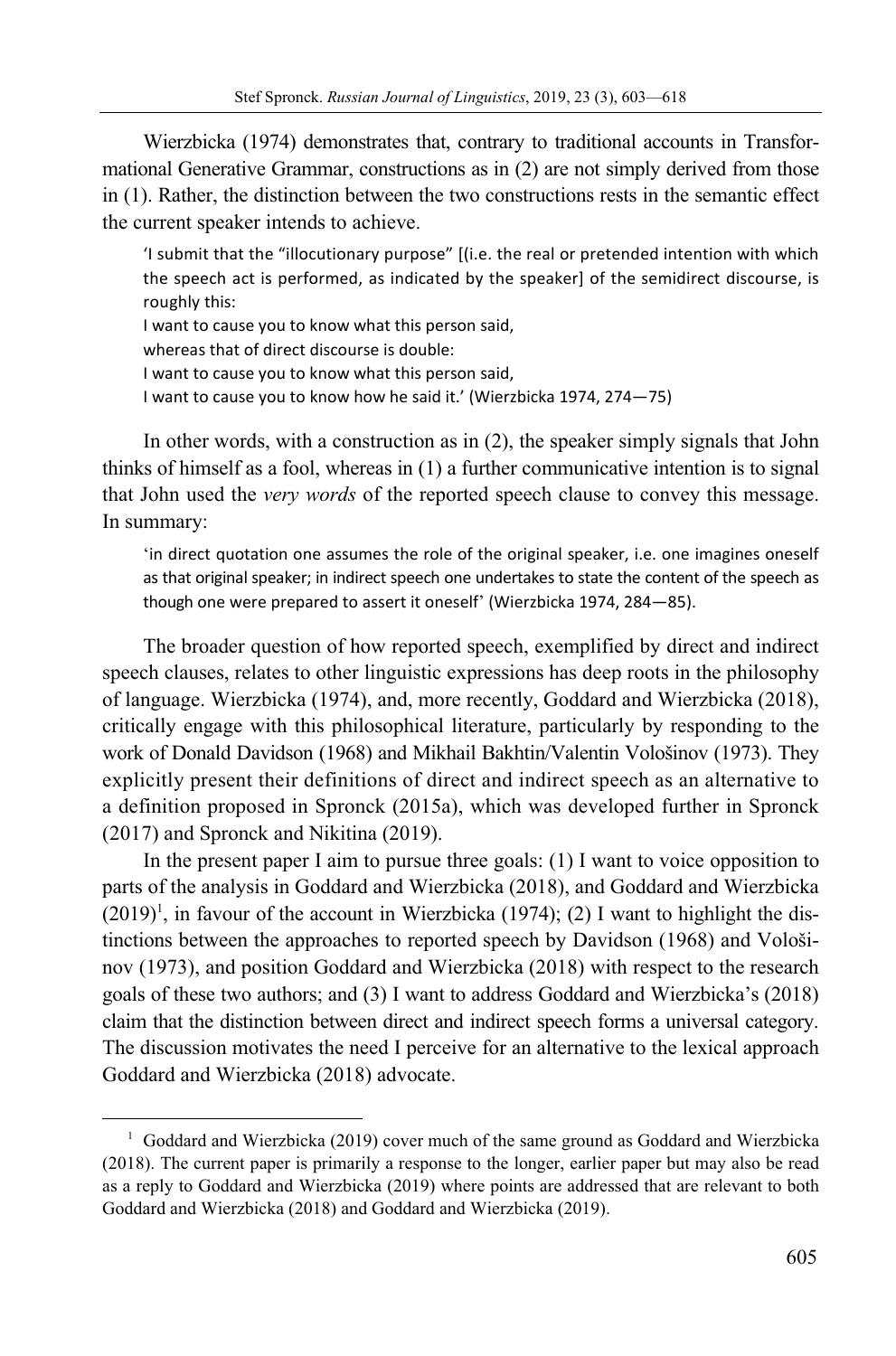Section 2 begins by sketching the philosophical foundations of reported speech research, as represented by Frege (1892) and authors such as Davidson (1968) on the one hand, which I label the Fregean tradition (section 2.1). A separate approach is formed by Vološinov (1973), the Bakhtinian tradition (section 2.2). My main aim is to demonstrate that the uniqueness of the Bakhtinian position is consistently downplayed in the literature, and that Goddard and Wierzbicka (2018) and Goddard and Wierzbicka (2019) are no exception. In section 2.3 I argue that the approach in Goddard and Wierzbicka (2018) is primarily Fregean (and more so than the approach in Wierzbicka (1974)). My main point is that while Goddard and Wierzbicka (2018) purport to speak for the Bakhtinian position, their concern is mostly with the Fregean objective of qualifying the relation between the words used in reported speech and the world, whereas the Bakhtinian account is about how the form of a reported speech expression may reflect complex social relations between the current speaker, the addressee and the reported speaker. These philosophical affiliations are fundamental to appreciating the relative role of language structure and meaning in the analysis of reported speech, which lies at the heart of the debate about direct/indirect speech. For the Fregean approach and Goddard and Wierzbicka (2018) this opposition is a binary distinction between saying something about the words of a reported speaker (direct speech) and saying something about what the reported speaker means (indirect speech). For the Bakhtinian approach the distinction between direct and indirect speech is relevant for an entirely different reason. Bakhtin states that what we say is always influenced by the words of others in some way, but in reported speech these 'other voices' actually become overt through the syntactic construction of the utterance. Direct and indirect speech (and the many intermediate strategies languages may have) are different structural ways of explicitly making other voices heard. From the Bakhtinian perspective, the opposition between direct and indirect speech is only relevant in the sense that it illustrates how the speaker can structurally signal other voices: direct speech displays the voice of the reported speaker as if the current, reporting speaker reflects it fully (cf. also Wierzbicka 1974), 'less direct' strategies increasingly signal that the voice of the reported speaker is filtered through that of the reporting speaker.

Section 3 takes up the claim that, as per Goddard and Wierzbicka (2018), direct/ indirect speech are universal categories. It discusses the Australian Aboriginal language Ungarinyin, for which Rumsey (1990) claims the opposition between direct and indirect speech is not structurally relevant (also see McGregor 2014) and demonstrates that the verb 'say' and the syntactic construction used to express reported speech are separate linguistic units. I argue that the observations by Rumsey (1990) and McGregor (2014) do not invalidate the proposal that 'say' and 'think' are universal concepts, but strongly suggest that reported speech constructions and the lexemes 'say' and 'think' are not necessarily related. This idea is not addressed by Goddard and Wierzbicka (2018, 2019), or Knight (2008), on whose analysis they rely for the Australian language Bunuba. Section 4, finally, forms a brief discussion and conclusion.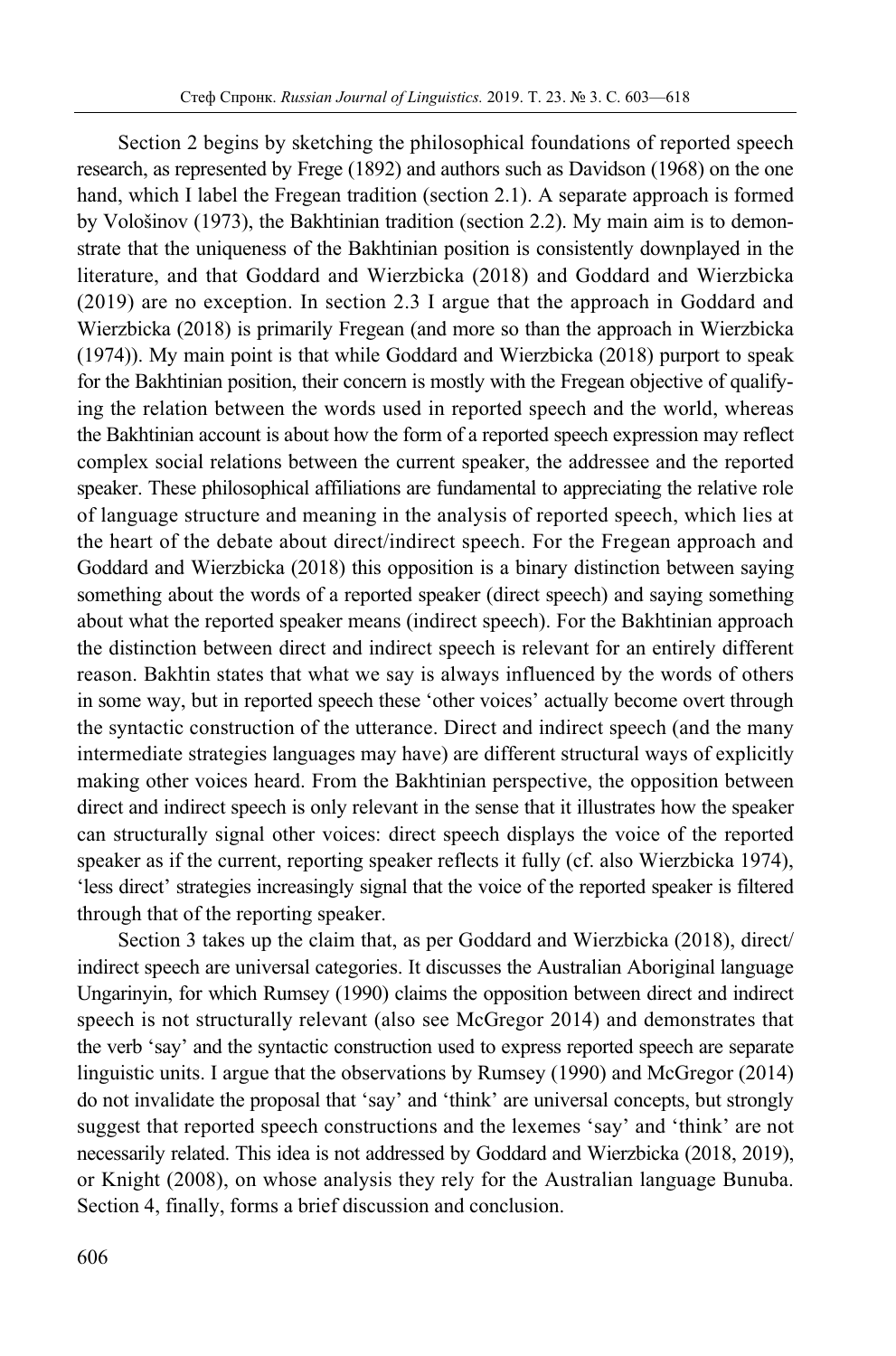## **2. Philosophical foundations: reported speech as a problem of reference, and as grammar of dialogue**  *2.1. Frege (1892) and his discontents*

The most prominent introduction of reported speech/quotation<sup>2</sup> in the Western philosophy of language and formal semantics is formed by the following passages from Frege's (1892) *Sinn und Bedeutung*:

'In reported speech one talks about the sense  $-$  e.g., of another person's remarks. It is quite clear that in this way of speaking words do not have their customary referents but designate what is usually their sense. In order to have a short expression, we will say: In reported speech, words are used *indirectly* or have their *indirect* referents. [...] Such exceptions must always be borne in mind if the mode of connection between sign, sense, and referent in particular cases is to be correctly understood (Frege 1948, 211 $-12$ ) [...] '[T]he truth value of a sentence containing another as part must remain unchanged when the part is replaced by another sentence having the same truth value. Exceptions are to be expected when the whole sentence or its part is direct or indirect quotation [...]. In direct quotation, a sentence designates another sentence, and in indirect quotation a thought. [...] [In] indirect quotation [...] the words [...] have their indirect referents coinciding with what is customarily their sense (Frege 1948, 218)

There is much to unpack in these statements, and formal semantic/pragmatic approaches to reported speech continue to do so until the present day. However, the basic idea is relatively simple: 'regular' linguistic signs have a direct referential relationship with the real world, but reported speech does not. For Frege (1892), reported speech on the one hand presents an interesting anomaly, but is also the exception that confirms the rule: it enforces the relevance of drawing a distinction between abstract 'sense' and referential meaning. Reported speech does not have a denotational/referential meaning in the here-and-now (i.e. it is 'used indirectly'), which shows that the semantics of an element are more general than the specific instantiation of  $it<sup>3</sup>$ .

This distinction gave rise to the often invoked opposition between 'using words' (i.e. invoking reference in the here-and-now of the speech situation) and 'mentioning words' (i.e. using words not to directly refer) (Goddard and Routley 1966; Saka 1998; Saka 2006, 455; also see Burge 2012; Jacquette 2017 for useful literature reviews). Quine (1956) is the first author to discuss this distinction using the labels *de dicto* and *de re*. With a *de dicto* 'about the speech' interpretation, the addressee understands the wording of the reported utterance (henceforth: R) to reflect the *form* of the message

<sup>&</sup>lt;sup>2</sup> The most common term used within the logical tradition is 'quotation', which, depending on the author may either refer to direct speech only, direct speech-like phenomena (e.g. mentioning a book title), the opposition between direct and indirect speech or an even broader interpretation closer to reported speech in the sense of Vološinov (1973). Here, I will use quotation/reported speech interchangeably. I do not adopt 'represented speech', a third term that is commonly found in the literature, but my interpretation of 'reported speech' is synonymous with the way in which, e.g. Banfield (1982) uses the latter notion. Also note that reported speech constructions frequently express types of mental processes other than speech, such as thought or intention. Güldemann (2008, 5) adopts the label 'reported discourse' for this reason.

<sup>&</sup>lt;sup>3</sup> 'Denotation' is a more appropriate term to represent the Fregean position than 'reference' (Capuano 2012), but given the centrality of referential meaning to much of the subsequent discussion on reported speech/quotation, which Frege (1892) foreshadows, I will mostly use the latter term here.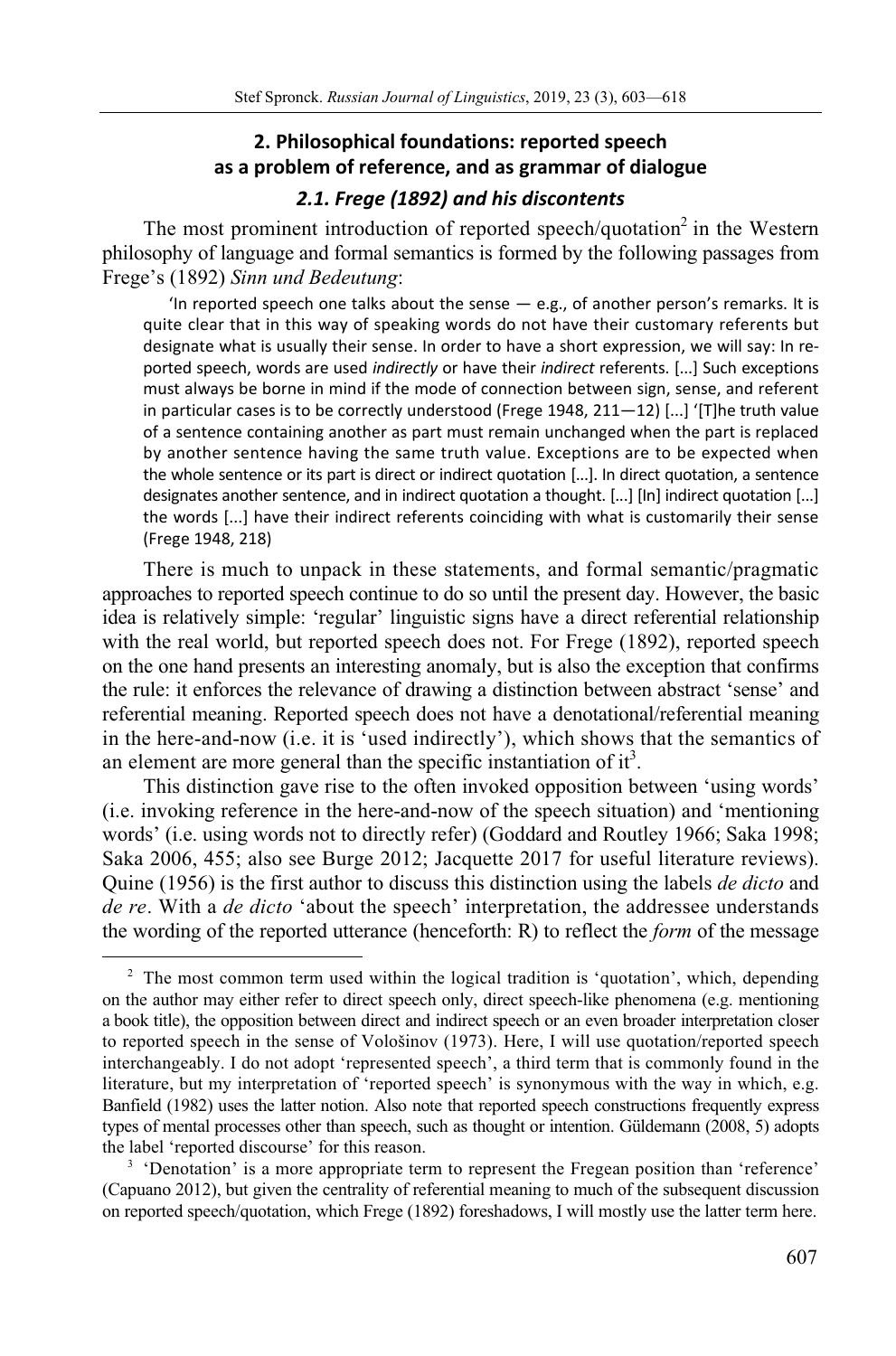in the projected reported speech situation. Under a *de re* 'about the thing' interpretation, R is understood as an utterance describing the *contents* of projected reported utterance (i.e. presenting what it was about, rather than implying that the reporting utterance represents the reported message 'accurately'). Indirect speech commonly allows for both readings, whereas the *de re* reading is unavailable for direct speech constructions, they always 'mention' R and are therefore not just about what R *means* but also about *how R is formulated*.

The opposition between direct and indirect speech, illustrated in  $(1)$ — $(2)$ , remains a fixture of formal semantic/pragmatic research. However, the exact boundaries between *de dicto*/*de re* interpretations are difficult to draw (Goddard and Routley 1966) and the distinction is controversial (cf. Cieśluk 2010; Cappelen and Lepore 2012). One reason for this is, as Saka (1998) points out, that a word can be 'mentioned' in relation to multiple properties, highlighting, e.g., the phonological, conceptual or lexical form(s) of R. Given that the *de dicto*/*de re* interpretations covary, but not always perfectly correlate with the structural expression of reported speech, formal semantic and formal pragmatic authors have come to distinguish a range of sub-types of reported speech/ quotation, such as 'open quotation' (Recanati 2001, 2008), 'hybrid quotation' (De Brabanter 2005), 'mixed quotation' (Geurts and Maier 2005; Maier 2007) and 'double-duty quotation' (García-Carpintero 2011).

Within this broad research tradition, which I here label 'Fregean', authors differ about whether reported speech is a semantic or primarily a pragmatic phenomenon (Recanati 2001; Gutzmann and Stei 2011; De Brabanter 2017), about the status of the reported clause (Abbott 2011, 35), and about what other types of phenomena count as 'mentioning' words (see Saka 2006) for an interesting discussion of positions). What this literature largely agrees on, however, is that Frege (1892) indeed correctly identifies *why* reported speech presents a problem for linguistic analysis: it atypically does not allows speakers to say something about the world, but can receive *de dicto* interpretations. It can be about *how* words are said.

### *2.2. Vološinov/Bakhtin and dialogism*

Vološinov (1973) originates a second tradition of reported speech research. Formal semantic and formal pragmatic authors adopting and revising Frege's (1892) account rarely reference Vološinov (1973), but the work has become influential in descriptive and linguistic anthropological studies. Often however, references to Vološinov (1973) primarily serve to establish reported speech as a historically accepted research topic, standing in a similar sociological tradition as later developed by Goffman  $(1979, 1981)^4$ .

<sup>4</sup> Goodwin (2007, 29) states that he was 'urged [...] to read Volo[š]inov (1973)' by his teacher Erving Goffman, while the latter was working on Goffman (1979), and suggests that 'Goffman's thinking in [Goffman (1979)] was influenced in part by his reading of Volo[š]inov', although Goodwin (2007, 29) also notes to 'have no other evidence', since Vološinov (1973) is not cited in Goffman (1979) and cited only once in Goffman (1981). The Vološinovian/Bakhtinian notions of 'voice' and the Goffmanian notion of 'footing' are often described as approximate equivalents (e.g. Kuipers 2013, 401) (although see Cresswell and Hawn 2011). Discussing the notion of addressivity, Bertau (2004, 122) credits Bakhtin with introducing the idea that all language is 'addressed' on some level, and then refers to Goffman and Levinson as taking this idea further, by delimiting addressivity to participation, and by specifying types of participation in face-to-face interaction. The impression that emerges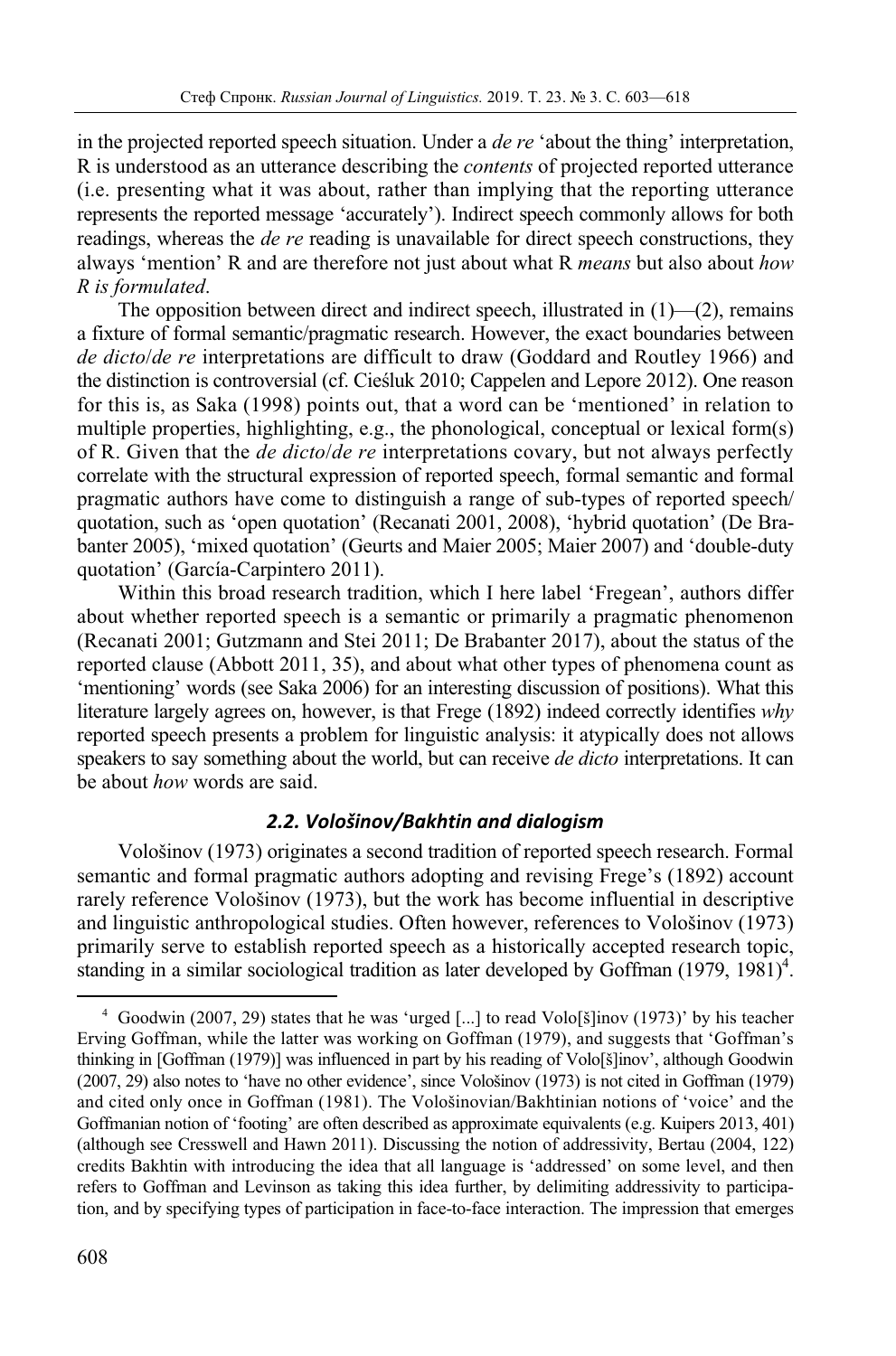Goddard and Wierzbicka (2018) dilute the unique contribution of Vološinov (1973) even further, by insisting that their account both draws on this work<sup>5</sup> and on the formal semanticist Davidson (1968), suggesting that the two address similar questions.

This is a mistake. In order to demonstrate how Goddard and Wierzbicka (2018) misrepresent Vološinov (1973), it is important to understand the context in which the study of reported speech appears in Vološinov (1973), a volume about how social relations affect language. The study constitutes the last section of the book, and is entitled *K istorii form vyskazyvanija v konstrukcijax jazyka* 'On the history of the *forms* of the utterance in linguistic constructions' (emphasis added)<sup>6</sup>, starting with a chapter called *Teorija vyskazyvanija i problemy sintaksisa* 'The theory of the utterance and problems of *syntax*' (emphasis added). The key points listed at the head of this chapter include: *Značenie problemy sintaksisa* 'The meaning (or: significance) of problems of syntax', *Sintaksičeskie kategorii i vyskazyvanie kak celoe* 'Syntactic categories and the utterance as a whole' and *Problema form peredači čužoj reči* 'The problem of the *forms* of transmission of reported speech' (emphasis added). In the little more than nine pages of the second chapter of this book section, *Èkspozicija problemy* ≪*čužoj reči*≫ 'Exposition of the problem of reported speech (lit.: 'another speech')', the word *sintaksis* 'syntax' occurs eight times and *form* 29 times, as opposed to, e.g., *smysl* or *značenie* 'meaning' (or derivations of the words), which occur nine times and once, respectively (but not in relation to the semantics of reported speech).

Nevertheless, Goddard and Wierzbicka (2018) remark, without any additional argumentation:

'It seems clear to us that for Bakhtin himself the grammatical mechanisms involved were not the main point: to be sure, they needed to be understood, but only as a means to an end; and the end had to do not with grammar as such, but with meaning.'

Not only does this statement ignore the extensive signposting in Vološinov (1973), but it explicitly goes against the central message of the study: the meaning of reported speech is exactly *not* what makes the phenomenon particularly interesting for Vološinov/ Bakhtin's purposes<sup>7</sup>.

from these, admittedly rather random, observations about the reception of Vološinov (1973), is that Goffman (1981), and, in extension, ethno-methodologically based accounts in linguistic anthropology and Interactional Linguistics have superseded the proposal in Volo<sup>š</sup>inov (1973). 5

 $\overline{a}$ 

<sup>5</sup> Goddard and Wierzbicka (2018) consistently refer to the author of Vološinov (1973) as 'Bakhtin'. Although there is no doubt that Valentin Vološinov and Mikhail Bakhtin were close collaborators, the assumption from the 1980s that Mikhail Bakhtin is the author of Vološinov (1973) is no longer commonly stated as fact, and is rejected by most Bakhtin scholars (Bota and Bronckart (2011) even denounce the idea as a collective delusion, maliciously fuelled by Bakhtin himself). For a comprehensive overview of positions in the debate about the question of authorship, in favour of assuming Bakhtin, Vološinov or both as (primary) authors of this work, see Lähteenmäki (2001, 16ff.). Also see Erdinast-Vulcan and Sandler (2015) for an authoritative discussion of current thinking about Bakhtin's philosophical school. 6

 Subtitle: *Opyt primenenija sociologicheskogo metoda k problemam sintaksisa* 'An essay applying a sociological method to the problems of *syntax*' (emphasis added). 7

 Vološinov (1972) writes: *čužoe vyskazyvanie javljaetsja ne tol'ko temoj reči* " 'A reported utterance, however, is not just a theme [content] of speech' (Vološinov 1973, 115).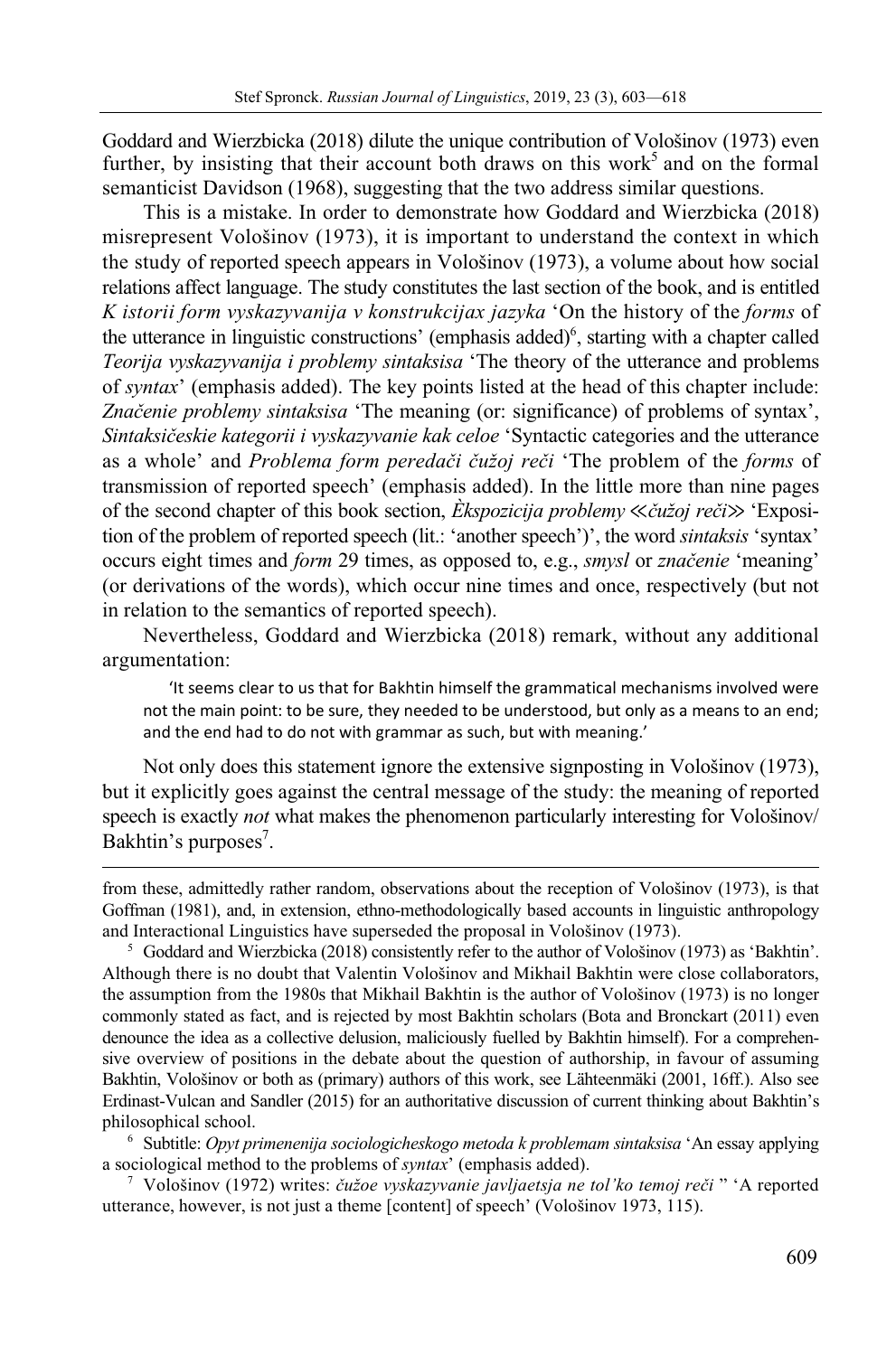What are these purposes? Studying language as dialogue, or 'Dialogism', the term later given to the conceptualisation of language and human interaction in the sense of both Vološinov (1973) and Bakhtin (Holquist 2002; Erdinast-Vulcan and Sandler 2015). The fundamental idea of Dialogism is that *all actions and utterances are inherently interactive*. They respond to and anticipate other actions and utterances and are therefore always shaped by (imagined) dialogue. The loudness, the register, the length, and even the meaning of what I say is shaped by how I expect you to receive it, and how you have talked to me in the past. *Nothing* in the dialogic conceptualisation of language is ever exempt from being intersubjective or interpersonal.

In this respect, a direct speech sentence, as in (1), is no different from any other utterance. For example, if I say "Ponyo is surely better than Totoro," I expect you not only to be able to identify the name of Studio Ghibli anime films (and even to understand the abbreviated title 'Totoro'), but to have an opinion about them and share the opinion that the first title is better than the second. For Vološinov (1973) and Bakhtin all of these expectations are part of the meaning of this utterance, and if we would want to quantify these dialogic meanings (can you identify these referents, is this a topic I can discuss with you, do you share my attitude?) the sentence above perhaps contains even more interpersonal meanings than any common utterance of direct speech. What makes the direct speech construction (1) *different* is that we can actually see that this sentence has a dialogic nature, because it has the *form* of a dialogic exchange. In the famous phrase of Vološinov (1973): 'what is expressed in the forms employed for reporting speech is an *active relation* of one message to another, and it is expressed, moreover, not on the level of the theme but in the stabilized constructional patterns of the language itself' (Vološinov 1973, 116, italics in the original).

Calling Bakhtin's account of reported speech 'interpersonal' is similar to saying, e.g., "for Newton, an apple has gravity". The point is not that reported speech is somehow special in having dialogic qualities — for Bakhtin and Vološinov *everything* does. Reported speech is salient because it demonstrates its dialogic nature in a way that allows us to study it with relatively conventional linguistic means, as a linguistic *form*. Like Newtons anecdotal apple, reported speech is a symptom, it represents an instance of a much broader phenomenon, viz. the principle of Dialogism, but reported speech constructions allow us to *recognise* this phenomenon.

This is where the Bakhtinian approach to reported speech is truly unique. Vološinov (1973) does not come to the topic because it conflicts with a core idea of how he believes language should work, it *follows* from this idea. Frege (and the authors who subsequently followed or contested his views, as described in the previous section) see reported speech/quotation as a *problem* for explaining language as a referential phenomenon, an apparent exception to the idea that language consists of a relation between a meaning and some referential value in the external world. For Vološinov (1973)/Bakhtin reported speech *affirms* their view of language as dialogue: it shows that dialogue as the fundamental organising principle in language can even be studied in syntax.

This means that Vološinov (1973) assigns the distinction between direct and indirect speech a radically different interpretation: '[the forms used in reported speech] reflect basic and constant tendencies in the *active reception of other speakers' speech*' (Vološi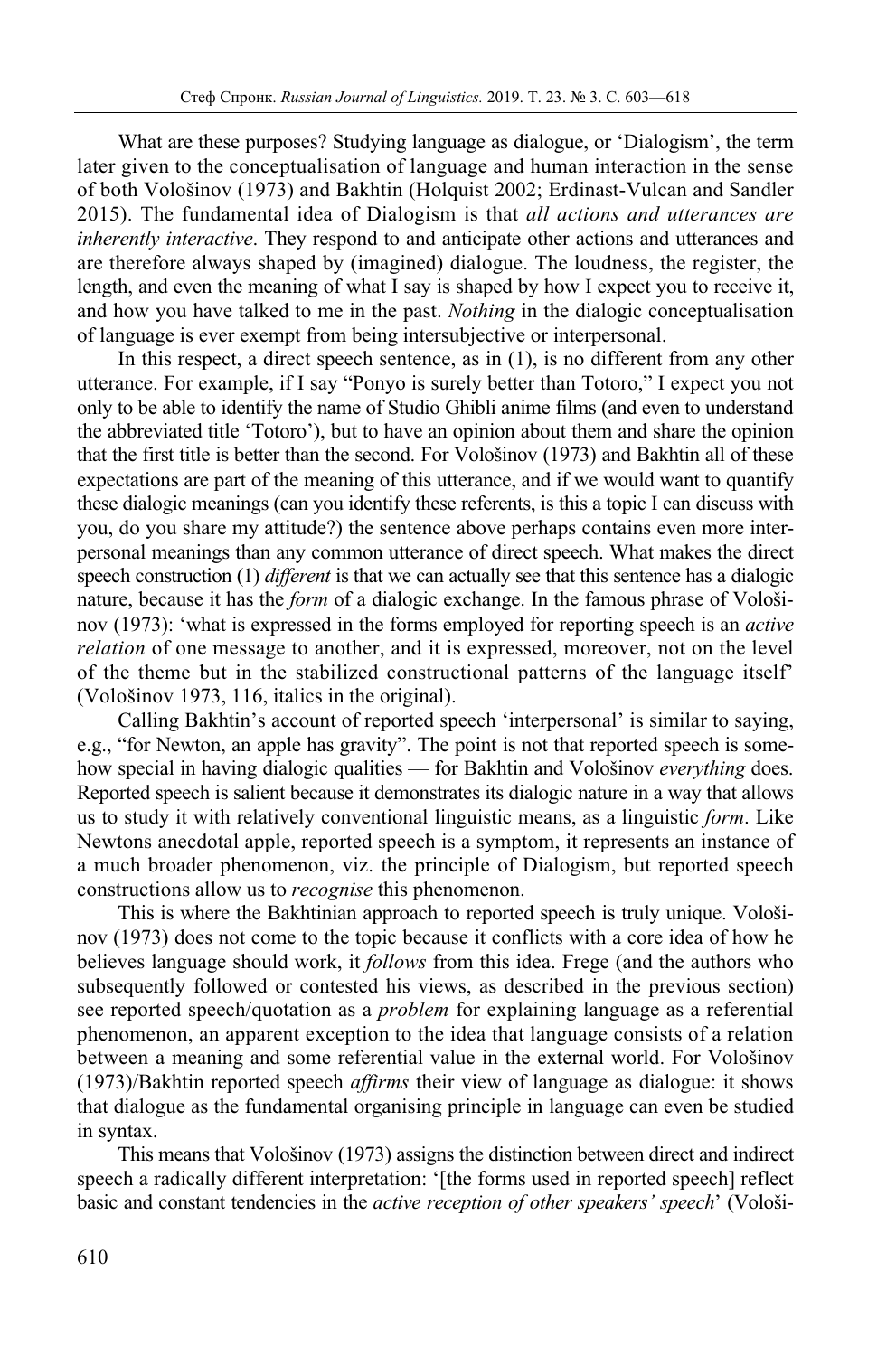nov 1973, 117). In direct speech, the reported message R retains maximum 'constructional and semantic autonomy' (Vološinov 1973, 115), structurally showing that the current speaker steps out her own speech and adopts the dialogic role of the reported speaker. In indirect speech as in  $(2)$ , on the other hand, R is structurally embedded, reflecting a *perceiving*, rather than a *reproducing* role on behalf of the current speaker:

'Indirect discourse "hears" a message differently; it actively receives and brings to bear in transmission different factors, different aspects of the message than do the other patterns' (Vološinov 1973, 129).

Here, Vološinov (1973) comes close to a version of the *de dicto/de re* distinction the pro- and anti-Fregeans take as a binary opposition<sup>8</sup>. But the Bakhtinian goal is not to diagnose the difference between 'mentioning' vs. 'using' words, but to *explain* this distinction. Direct speech is inherently *de dicto* because, as a structural representation of dialogue, it aims to represent the position of the *reported speaker*. Indirect speech can be interpreted as *de re* because, as a structural representation of dialogue, it aims to represent the position of the *perceiving, current speaker*. Thereby, the subtle 'syntactic, stylistic and compositional norms' (Vološinov 1973, 116) used in reported speech constructions, 'in the stabilized constructional patterns of the language itself' (Vološinov 1973, 116), provide a unique opportunity for studying the way in which speakers evaluate and transmit the words and ideas of others *in grammar*. Despite the abundant references to Vološinov (1973) and Bakhtin in the literature on reported speech, I would say that this is a challenge that we still barely have begun to explore.

### *2.3. Positioning Wierzbicka (1974) and Goddard and Wierzbicka (2018) among the Fregean and Bakhtinian traditions*

How do the definitions of direct and indirect speech Goddard and Wierzbicka (2018) propose relate to the traditions sketched above? Let us first consider their main generalisations about direct speech<sup>9</sup>:

- (3) 'In all parts of the earth, often something like this happens:
	- Someone says some things to someone else.

 $\overline{a}$ 

 After some time, this someone else wants some other people to know what this someone said/

 At the same time this someone else wants these other people to know how this someone said it. Because of this, this someone else says two things, one after the other: one is "this someone said/spoke like this ..."

the other one is the same thing as this someone said

when this someone else says it, he/she wants to say it in the same way, with the same words. If one of these words was "I", this someone else says it with the word "I". If this someone said it with words like "now", "here", "this", this other someone says it with the same words' (Goddard and Wierzbicka 2018)

<sup>&</sup>lt;sup>8</sup> Sergeiy Sandler (p.c.) rightly points out that since the mixing of voices in reported speech cannot be captured in a binary opposition with Bakhtin/Vološinov's approach, characterising it in terms of the Fregean distinction *de dicto/de re* is not satisfactory (cf. Sandler 2013, 2016).

Goddard and Wierzbicka (2018) introduce two 'similar-but-different' versions of the generalisation in (3), only one of which is cited here. The objections to this representation put forward in this section apply to both.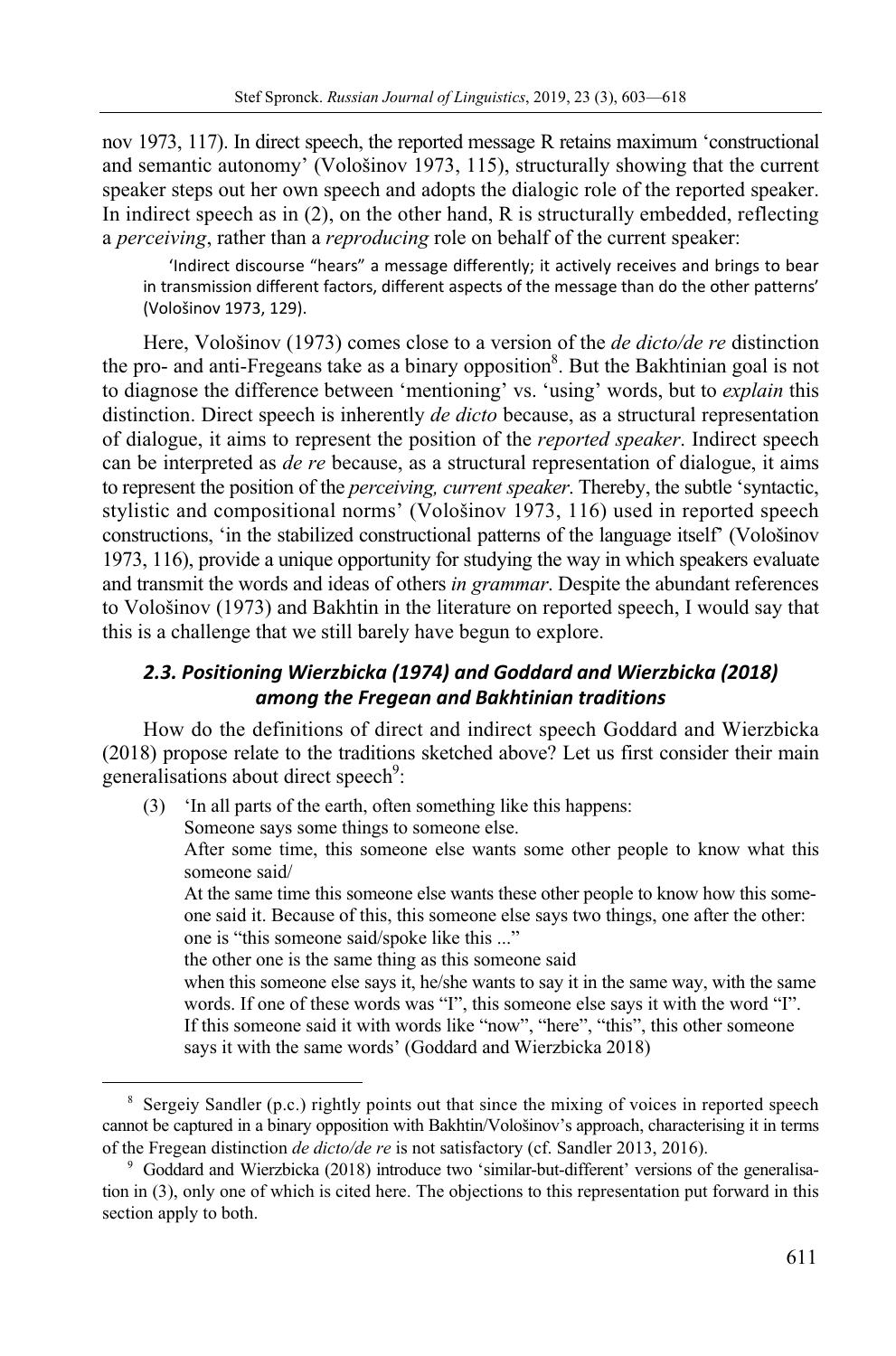The central part of the definition in (3) serves to explicate *de dicto* interpretation: each component in (3a), (3b) and (3c) restates an aspect of *de dicto* in increasingly specific terms, viz. it reflects how R is to be interpreted, that it (purportedly) uses the 'same words' as the reported speaker, and gives examples of deictic words. Goddard and Wierzbicka (2018) acknowledge their philosophical affiliation with the early sketch of the demonstrative theory in Davidson (1968), but also reject Davidson's approach, because of his claim that in direct speech the current, reporting speaker acts as a "samesayer" of the reported speaker (i.e. actually *says* what the reported speaker said, rather than just say it in the same way). According to them, Wierzbicka (1974) 'essentially agreed with Davidson on this point'. Puzzlingly, however, Wierzbicka (1974) does *not*:

'The semantic representation proposed by Davidson [for the sentence 'Galileo said: "The earth moves"'] is this:

The earth moves.

(∃*x*) (Galileo's utterance *x* and my last utterance make us samesayers).

In my opinion, Davidson's analysis needs one correction: the person reporting Galileo's sentence does not really represent himself as Galileo's samesayer, because he does not commit himself to Galileo's view; *he only behaves as though he wanted to be Galileo's samesayer, warning his addressee at the same time that this behaviour is just acting*. The reporter imagines that he wants to be Galileo's samesayer [...], and he behaves accordingly — all with the purpose of letting the addressee know what Galileo said [...]. He does not make the same assertion that Galileo did.' (Wierzbicka 1974, 286—87, emphasis added)

In other words, the reporting speaker does not actually say what the reported speaker said; direct speech allows the current speaker to behave *as if* she did. This 'dramatic' or 'performative' quality was one of the main insights Wierzbicka (1974) added to the literature on reported speech. And although Wierzbicka (1974) does not cite Vološinov (1973), with the Bakhtinian approach it looks beyond features like verbatimness<sup>10</sup> in order to explain *why* mentioning the 'same words' matters. Wierzbicka (1974) states that these display R's performative properties. For Vološinov (1973), they allow us to hear the 'voice' (*and* the meaning) of the reported speaker. In the paraphrase in (3b), that the reported speaker 'wants to say it in the same way', both insights are lost. Also lost: the insight from the formalist literature that 'words' can be mentioned in multiple ways (the funny voice of the reported speaker, his/her strange lexical choice, the use of a particular syntactic frame etc.).

Goddard and Wierzbicka's (2018) definition of indirect speech, in (4), basically explicates the *de re* interpretation:

(4) 'someone says this about X: - - -' (Goddard and Wierzbicka 2018)

The element 'about X' almost literally translates the Latin 'about (the thing)'. Goddard and Wierzbicka (2018) attribute the observation that indirect speech (unlike direct speech) is not about *how* R was said to Vološinov (1973)/Bakhtin. However, as indicated in section 2.2 this property is a *byproduct* for Vološinov (1973), not the actual point

 $10$  I.e. the degree to which R is an actual, literal representation of what the reported speaker said. This has not proven an insightful variable in the analysis of reported speech, see Vandelanotte (2009, 118—30) for discussion.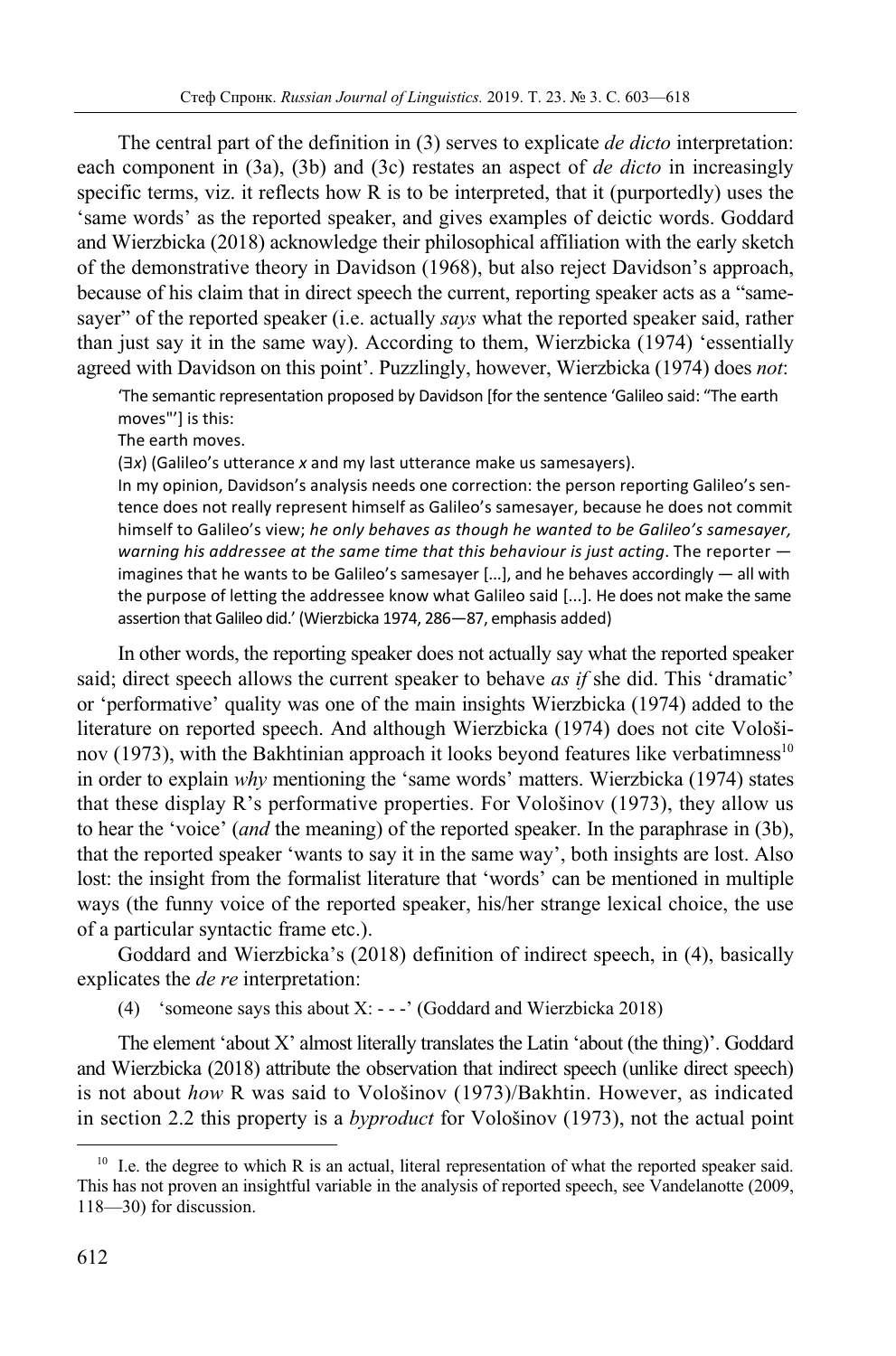of his analysis. The *de re* interpretation in indirect speech is a structurally reflected expression of transferring to the voice of the current speaker<sup>11</sup>. No aspect of (3) or (4) reflects the Bakhtinian approach.

### **3. The universality of the direct/indirect speech opposition and Ungarinyin reported speech**

Whereas Goddard and Wierzbicka (2018) loose explanatory power compared with Wierzbicka (1974), their account also makes a considerably stronger claim about the expression of reported speech than the earlier paper: Goddard and Wierzbicka (2018) suggest that the semantic primes involved in the definition in (3) and (4) have direct syntactic relevance. Specifically, they suggest that in the languages of the world the semantic prime SAY is necessarily expressed through a lexeme 'say' in reported speech:

'[A]ll languages have a word (a verb) encoding, in one of its meanings, the indefinable concept SAY, with a valency option which allows this word to introduce a quotation: 'he/she said: - - -'; and this basic frame can be extended to include an addressee: 'he/she said to someone: - - - '. Second, all languages appear to have resources for approximating other people's speech, that is, they allow the verb meaning SAY (or SPEAK) to combine with a phrase (or a word) meaning 'like this', i.e. to the frame 'he/she said/spoke like this...' (Goddard and Wierzbicka 2018)

The decision to base the analysis of reported speech on a *word* that (in one of its meanings) expresses the prime SAY has two important consequences: (1) it leads to the claim that all languages use a lexeme meaning SAY or SPEAK in reported speech, and (2) it suggests that direct and indirect speech as defined above are universal categories, since these correspond to the proposed syntactic frames associated with SAY or SPEAK. The main argument that Goddard and Wierzbicka (2018) put forward for this far-reaching hypothesis is that a definition of reported speech that makes use of the semantic prime SAY is clearer and simpler than definitions proposed in the literature that do not, like Spronck (2015a).

Unnecessary obscurity is an offence too often committed in academia and in crosscultural communication, and Goddard and Wierzbicka (2018) are right to call attention to this. However, the argument of simplicity cannot cover up the fact that the hypothesis that reported speech expressions necessarily involve a lexeme 'say' does not follow from the premises that SAY and SPEAK are semantic primes. It is entirely possible to accept that SAY (and THINK) are possibly universal concepts/semantic primes while *rejecting* the idea that reported speech *constructions* can and should be defined on the basis of these lexematic meanings $12$ .

<sup>&</sup>lt;sup>11</sup> Again, to the extent that we can apply the binary opposition *de dicto/de re* at all to the Bakhtinian analysis: significantly, for Vološinov (1973) and Bakhtin (1981) in most utterances voices are 'mixed'.

<sup>&</sup>lt;sup>12</sup> One reason for why Goddard and Wierzbicka (2018, 2019) may not acknowledge the rather obvious distinction between the meaning of a construction and its lexematic content is because, especially after Wierzbicka (1996), the research programme on the Natural Semantic Metalanguage increasingly seems to assume a strong link between syntactic frames and the combinability of the presumed universal semantic building blocks of language, semantic primes (Gladkova and Larina 2018, 503). Without taking a position on this research goal, it seems to me that it is consistent with the idea that a semantic prime (or even a combination of semantic primes) may be expressed with a specific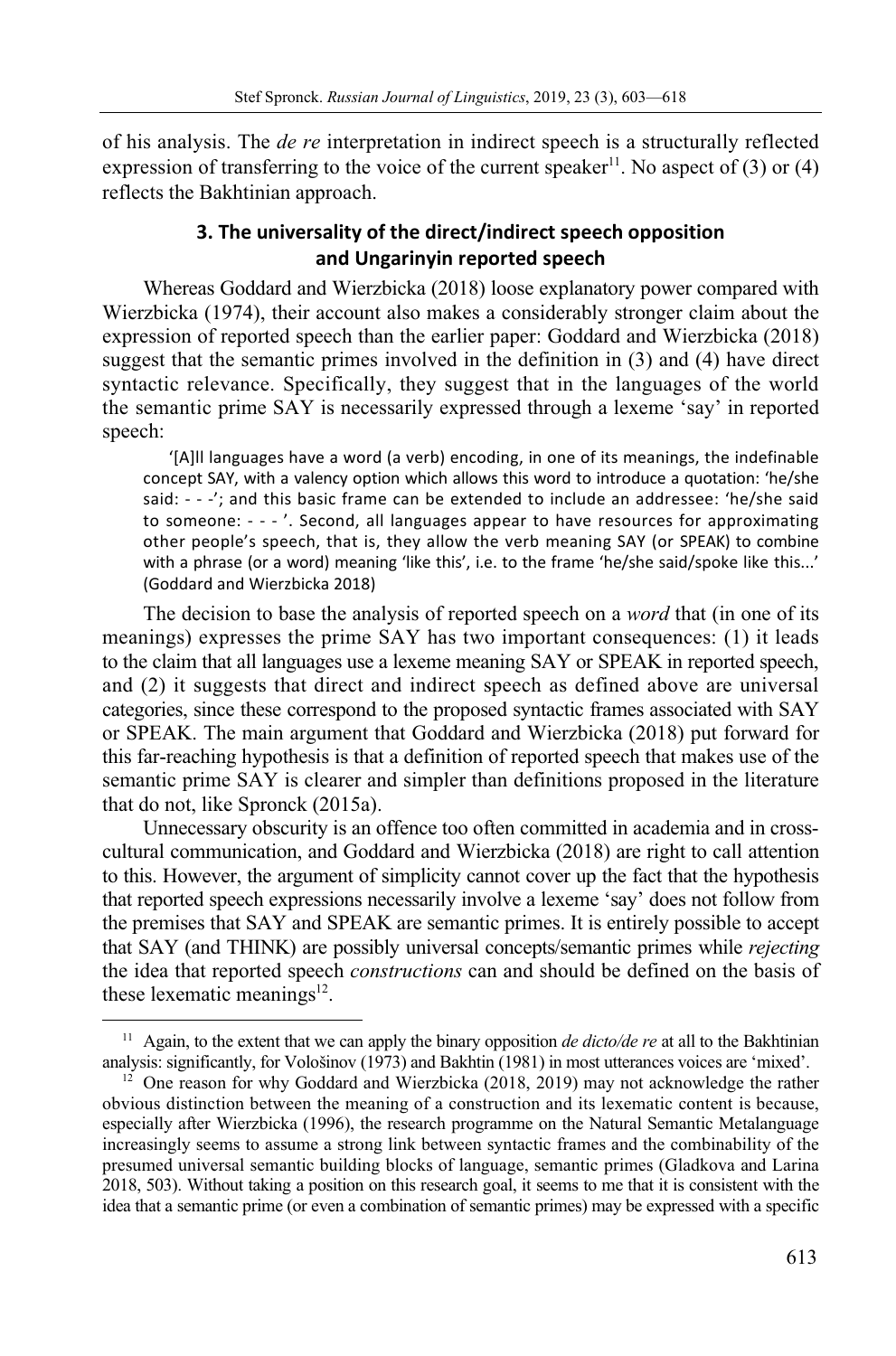A minor debate around this distinction in recent years has focused on Australian languages, such as Bunuba and languages of the Nyulunylan family, in which the distinction between SAY and THINK is underspecified in reported speech (cf. Goddard 2003, 115; Wierzbicka 1996, 197ff; Knight 2008; McGregor 2014; Goddard and Wierzbicka 2018). The original discussion of such a language is Rumsey (1990), who finds that in Ungarinyin (Australian; Worrorran) reported speech/thought constructions are inherently ambiguous, as in (5).

|  | $(5)$ [[ngurrba]                                                                                                                                                                | nyungiminda]             | ama jirri ]           |
|--|---------------------------------------------------------------------------------------------------------------------------------------------------------------------------------|--------------------------|-----------------------|
|  | $\left[\right]$ ngurrba                                                                                                                                                         | $nyunga2-iy-minda$ ]     | $al$ -ma-ø jirri]     |
|  | [[ hit-ITRV                                                                                                                                                                     | $3fg.O:1sg.S-FUT-TAKE$ ] | 3msg-do-PRS m.ANAPH ] |
|  | 'He says: "I will hit her", or: He says that he will hit her'<br>'He thinks: "I will hit her", or: He thinks that he will hit her'<br>'He wants to hit her' (Spronck 2015b, 71) |                          |                       |
|  |                                                                                                                                                                                 |                          |                       |
|  |                                                                                                                                                                                 |                          |                       |

Crucially, Rumsey (1990) does not suggest that Ungarinyin does not have dedicated lexemes for SAY or THINK (it has *ni* 'think', and *wurla* 'speak' is often translated by Ungarinyin speakers as 'say'), but the syntactic *construction* used for expressing reported speech is not built around such lexically specific words. Rumsey (1990) also does not claim that speakers of Ungarinyin would be stumped by the conceptual distinction between holding a thought in one's head and physically uttering words (also see McGregor 2014). However, in Ungarinyin the lexemes meaning *wurla* 'say, speak' and *ni* 'think' cannot be used in a syntactic reported speech construction. What examples such as (5) indicate is that Ungarinyin makes a distinction between the *meanings* SAY and THINK (which, as per Wierzbicka (1996, 50) could therefore still be semantic primes) and the syntactic structure used for reported speech (also see Spronck 2015b). On the basis of these and other observations Spronck and Nikitina (2019) argue that reported speech should be analysed as a syntactic construction in its own right, more on a par with epistemic expressions (i.e. modal and evidential structures) than regular transitive/intransitive clauses headed by a specific verb (also see Rumsey 1982; McGregor 1994; Spronck 2017).

Rumsey (1990) further states that since Ungarinyin only has a single reported speech construction, it would be a mistake to call this construction *direct speech*: the absence of a structural opposition between different types of reported speech means that the *de dicto*/*de re* distinction is simply not codified in Ungarinyin grammar.

Goddard and Wierzbicka (2018), as well as Goddard and Wierzbicka (2019), address none of these arguments, which is particularly troubling since there is a plausible link between legalistic/written culture and cultivation of a strict direct/indirect speech opposition (Linell 2005, 94). Whereas it has been one of the hallmarks of Anna Wierzbicka's work to identify such cultural biases in cross-linguistic meaning, for example

<u>.</u>

syntactic multi-word construction in some languages and with a specific word or combination of lexemes in others. Under this assumption, whether a reported speech construction expresses a universal meaning and whether all languages have lexemes that can express, e.g., the meaning SAY SOMETHING are two entirely different questions.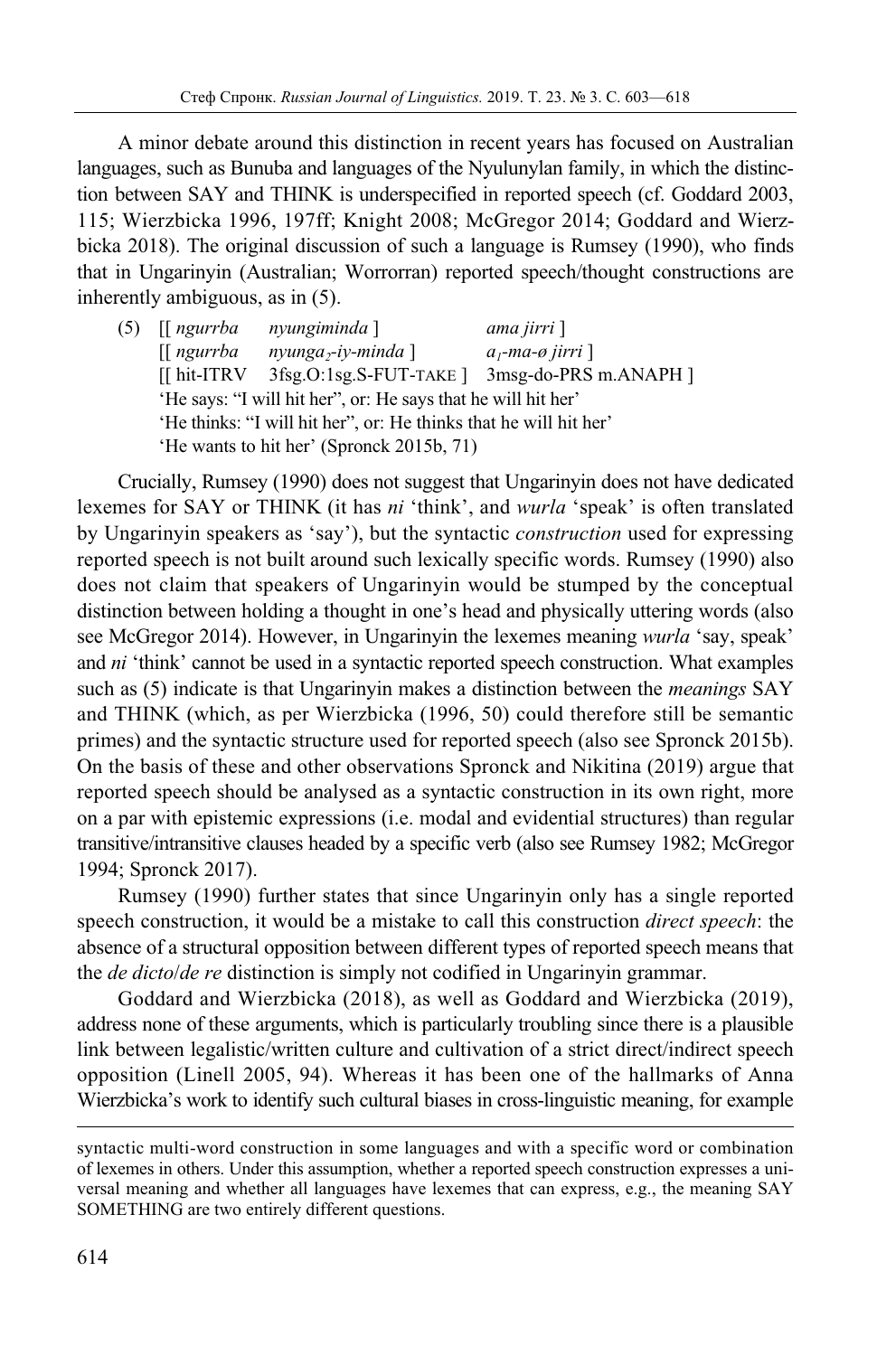in pointing out the non-universality of Anglo 'probably' (Wierzbicka 2006, 267—68), Goddard and Wierzbicka (2018) simply posit *de dicto* marking ('how R was said') as a universal. This is a much more sweeping claim than the account Wierzbicka (1974) puts forward, since the latter primarily sought to define *English* direct/indirect speech. What is more, it is an entirely unmotivated and unnecessary step for the purpose of arguing that the notion of SAY can be understood in all cultures. And it is an outright regressive step with respect to valuing cross-linguistic variation.

### **4. Discussion and conclusion: Taking Vološinov and Bakhtin seriously**

If we take Vološinov (1973) seriously, there is a second reason for why refraining from defining reported speech on the basis of SAY and THINK is preferable: reported speech is an *entry point* to studying the grammar of Bakhtinian dialogue. For this reason, Spronck (2015a) seeks to characterise reported speech using more general grammatical meanings, such as evidentiality and modality (also see Spronck (2017), Spronck and Nikitina (2019)). I fully accept that these definitions of reported speech may be simplified and improved, and am grateful for Goddard and Wierzbicka (2018, 2019) to engage in debate around them. But these definitions aim to examine the Bakhtinian hypothesis that the structure of reported speech can bring us closer to understanding how dialogue shapes grammar. Given the observation that Bakhtininan ideas about addressivity are reflected in more types of grammatical structures than is commonly acknowledged in language description and typology (cf. Evans, Bergqvist, and San Roque 2018), I believe that such a research programme has value, alongside lexical approaches like Goddard and Wierzbicka (2018) espouse.

**© Stef Spronck, 2019** 

https://creativecommons.org/licenses/by/4.0/

#### **Acknowledments**

I thank Sergeiy Sandler, Alan Rumsey, Tatiana Nikitina, the editor of this journal Tatiana Larinа, Helen Bromhead and the anonymous reviewers for very helpful comments and discussion. None of them bear any responsibility for what appears here, but I am grateful for the errors they enabled me to take out.

#### **REFERENCES**

- Abbott, Barbara (2011). Attitudes Toward Quotation. In *Understanding Quotation*, edited by Elke Brendel, Jörg Meibauer, and Markus Steinbach, 35—46. Berlin/New York: De Gruyter Mouton.
- Bakhtin, Mikhail (1981). *The Dialogic Imagination: Four Essays by M. M. Bakhtin*. Edited by Michael Holquist. Austin: University of Texas.
- Banfield, Ann (1982). *Unspeakable Sentences: Narration and Representation in the Language of Fiction.* Boston: Routledge & Kegan Paul.
- Bertau, Marie-Cécile (2004). Reflections on Addressivity: From the Role of the Other to Developmental Aspects. In *Aspects of the Dialogical Self: Extended Proceedings of a Symposium on the Second International Conference on the Dialogical Self*, edited by Marie-Cécile Bertau, 87—128. Berlin: Lehmanns.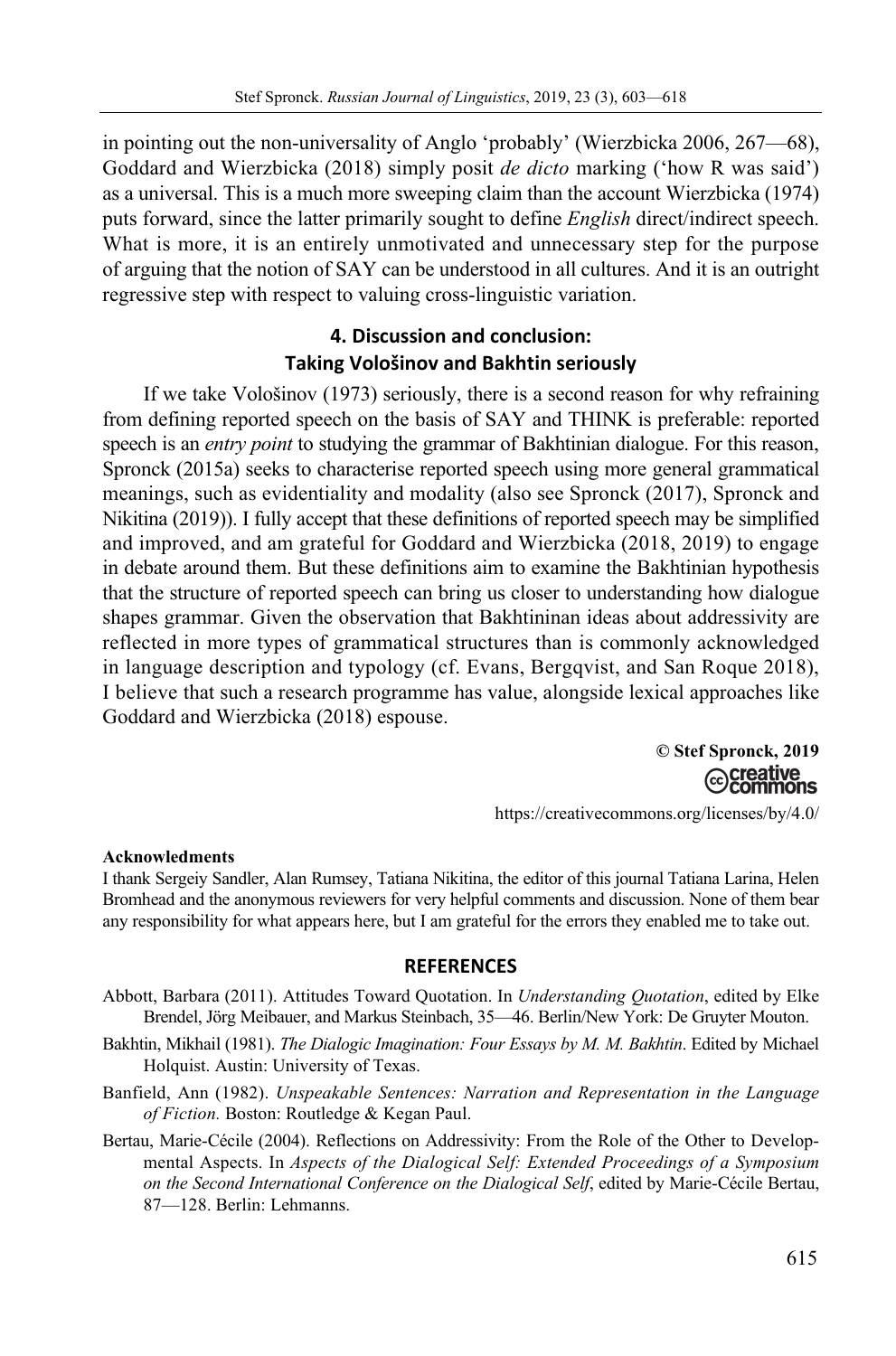- Bota, Cristian, and Jean-Paul Bronckart (2011). *Bakhtine Démasqué: Histoire d'un Menteur, d'une Escroquerie et d'un Délire Collectif.* Paris: Droz.
- Burge, Tyler (2012). Referring *de Re*. In *Having in Mind: The Philosophy of Keith Donnellan*, edited by Joseph Almog and Paolo Leonardi, 107—21. Oxford etc.: Oxford University Press.
- Cappelen, Herman, and Ernest Lepore (2012). Quotation. In *The Stanford Encyclopedia of Philosophy (Spring 2012 Edition)*, edited by Edward N. Zalta. http://plato.stanford.edu/archives/spr2012/ entries/quotation/.
- Capuano, Antonio (2012). The Ground Zero of Semantics. In *Having in Mind: The Philosophy of Keith Donnellan*, edited by Joseph Almog and Paolo Leonardi, 7—29. Oxford etc.: Oxford University Press.
- Cieśluk, Andrzej (2010). De Re/de Dicto Distinctions (Syntactic, Semantic and Pragmatic Interpretation). *Studies in Logic, Grammar and Rhetoric* 22 (35): 81—94.
- Cresswell, James, and Allison Hawn (2011). Drawing on Bakhtin and Goffman: Toward an Epistemology That Makes Lived Experience Visible. *Forum Qualitative Sozialforschung / Forum: Qualitative Social Research* 13 (1). <http://www.qualitative-research.net/index.php/fqs/article/ view/1594/3306> (Date accessed: 15 February 2016).
- Davidson, Donald (1968). On Saying *That*. *Synthese* 19 (1): 130—46.
- De Brabanter, Philippe (2005). Quotations and the Intrusion of Non-Linguistic Communication into Utterances. *Context*, 126—39.
- De Brabanter, Philippe (2017). Why Quotation Is Not a Semantic Phenomenon, and Why It Calls for a Pragmatic Theory. In *Semantics and Pragmatics: Drawing a Line*, edited by Ilse Depraetere and Raf Salkie, 227—54. Dordrecht etc.: Springer.
- Erdinast-Vulcan, Daphna, and Sergeiy Sandler (2015). Bakhtin and His Circle. In *Theoretical Schools and Circles in the Twentieth-Century Humanities: Literary Theory, History, Philosophy*, edited by Marina Grishakova and Silvi Salupere, 23—40.
- Evans, Nicholas, Henrik Bergqvist, and Lila San Roque (2018). The Grammar of Engagement I: Framework and Initial Exemplification. *Language and Cognition*, 110—40. https://doi.org/ 10.1017/langcog.2017.21.
- Frege, Gottlob (1892). Über Sinn Und Bedeutung. *Zeitschrift Für Philosophie Und Philosophische Kritik* 100: 25—50.
- Frege, Gottlob (1948). Sense and Reference. *The Philosophical Review* 57 (3): 209—30.
- García-Carpintero, Manuel (2011). Double-Duty Quotation, Conventional Implicatures and What Is Said. In *Understanding Quotation*, edited by Elke Brendel, Jörg Meibauer, and Markus Steinbach, 107—38. Berlin/New York: De Gruyter Mouton.
- Geurts, Bart, and Emar Maier (2005). Quotation in Context. *Belgian Journal of Linguistics* 17: 109—28.
- Gladkova, Anna, and Tatiana Larina (2018). Anna Wierzbicka, Words and the World. *Russian Journal of Linguistics* 22 (3): 499—520. https://doi.org/10.22363/2312-9182-2018-22-3-499-520.
- Goddard, Cliff (2003). Thinking Across Languages and Cultures: Six Dimensions of Variation. *Cognitive Linguistics* 14 (2—3): 109—40. http://www.degruyter.com/view/j/cogl.2003.14.issue-2-3/cogl.2003.005/cogl.2003.005.xml.
- Goddard, Cliff, and Anna Wierzbicka (2018). Direct and Indirect Speech Revisited: Semantic Universals and Semantic Diversity. In Capone, Alessandro et al. (eds) *Perspectives in Pragmatics, Philosophy & Psychology*, 173—99. Springer. https://doi.org/10.1007/978-3-319-78771-8\_9.
- Goddard, Cliff, and Anna Wierzbicka (2019). Reported Speech as a Pivotal Human Phenomenon: Commentary on Spronck and Nikitina. *Linguistic Typology* 23 (1): 167—75. https://doi.org/ 10.1515/lingty-2019-0006.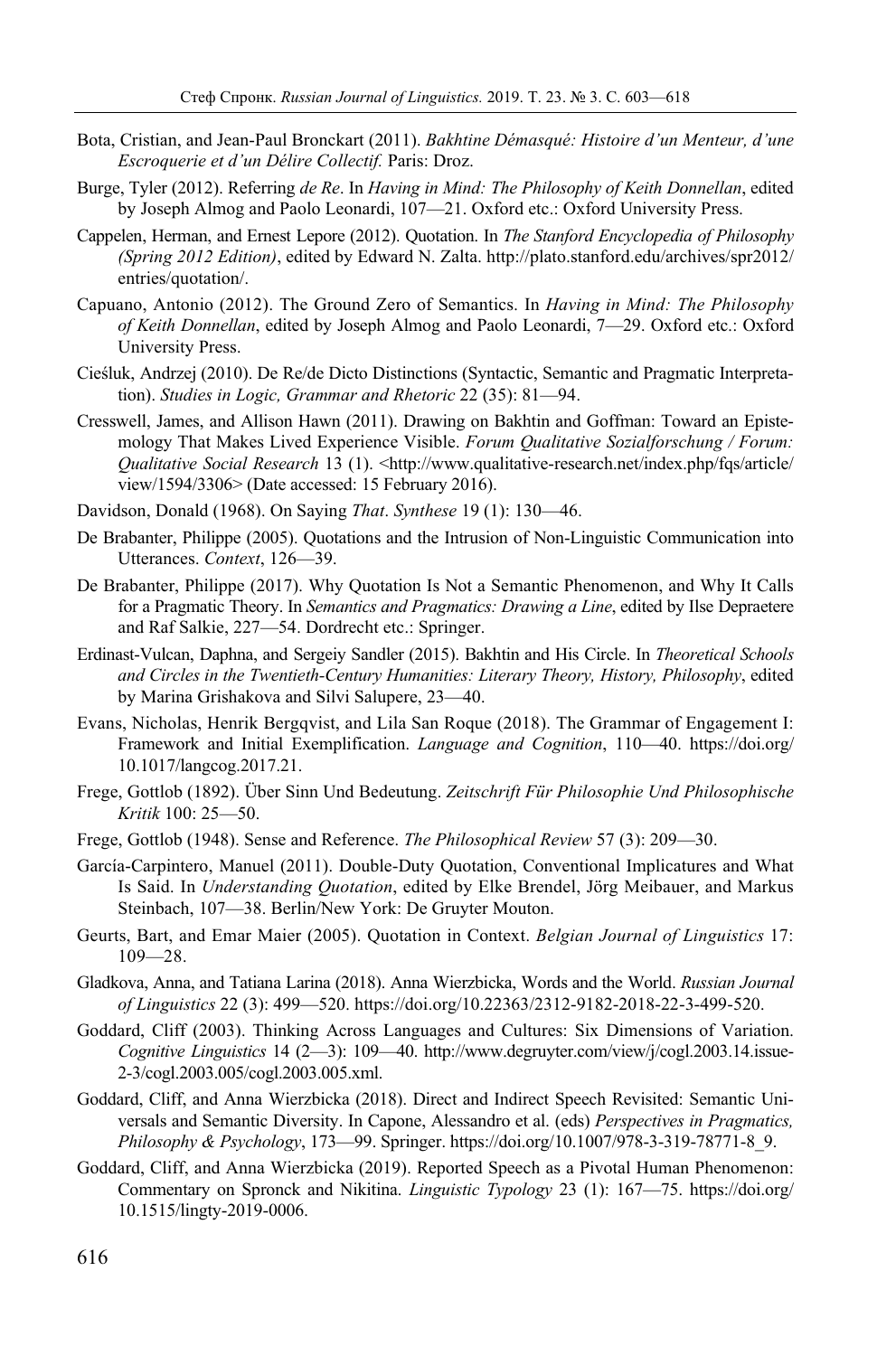Goddard, and Routley (1966). Use, Mention and Quotation. *Australasian Journal of Philosophy* 44: 1.

Goffman, Erving (1979). Footing. *Semiotica* 25 (1—2): 1—30.

Goffman, Erving (1981). *Forms of Talk*. Philadelphia: University of Pennsylvania Press.

- Goodwin, Charles (2007). Interactive Footing. In *Reporting Talk: Reported Speech in Interaction*, edited by Elizabeth Holt and Rebecca Clift, 16—46. Cambridge etc.: Cambridge University Press.
- Gutzmann, Daniel, and Erik Stei (2011). Quotation Marks and Kinds of Meaning. Arguments in Favor of a Pragmatic Account. In *Understanding Quotation*, edited by Elke Brendel, Jörg Meibauer, and Markus Steinbach. Berlin/New York: De Gruyter Mouton.
- Güldemann, Tom (2008). *Quotative Indexes in African Languages: A Synchronic and Diachronic Survey.* Berlin: Mouton de Gruyter.
- Holquist, Michael (2002). *Dialogism. Bakhtin and His World*. 2nd edition. London/New York: Routledge.
- Jacquette, Dale (2017). Referential Analysis of Quotation. In *The Semantics and Pragmatics of Quotation*, edited by Paul Saka and Michael Johnson, 335—55. Springer International Publishing.
- Knight, Emily (2008). Hyperpolysemy in Bunuba, a Polysynthetic Language of the Kimberley, Western Australia. In *Cross-Linguistic Semantics*, edited by Cliff Goddard, 205—23. Amsterdam/ Philadelphia: John Benjamins.
- Kuipers, Joel (2013). Evidence and Authority in Ethnographic and Linguistic Perspective. *Annual Review of Anthropology* 42: 399—413.
- Lähteenmäki, Mika (2001). Dialogue, Language and Meaning: Variations on Bakhtinian Themes. PhD thesis, University of Jyväskylä.
- Linell, Per (2005). *The Written Language Bias in Linguistics: Its Nature Origins and Transformations.* London; New York: Routledge.
- Maier, Emar (2007). Mixed Quotation: Between Use and Mention. In *Proceedings of Lenls 2007*.
- McGregor, William B. (1994). The Grammar of Reported Speech and Thought in Gooniyandi. *Australian Journal of Linguistics* 14 (1): 63—92.
- McGregor, William B. (2014). The 'Say, Do' Verb in Nyulnyul, Warrwa, and Other Nyulnylan Languages Is Monosemic. In *Events, Arguments and Aspects: Topics in the Semantics of Verbs*, edited by Klaus Robering, 301—27. Amsterdam/Philadelphia: John Benjamins.
- Quine, W.V. (1956). Quantifiers and Propositional Attitudes. *The Journal of Philosophy* 53 (5): 177—87. https://doi.org/10.2307/2022451.
- Recanati, François (2001). Open Quotation. *Mind* 110 (439): 637—87.
- Recanati, François (2008). Open Quotation Revisited. *Philosophical Perspectives* 22: 443—71.
- Rumsey, Alan (1982). *An Intra-Sentence Grammar of Ungarinjin, North-Western Australia.* Canberra: Pacific Linguistics.
- Rumsey, Alan (1990). Wording, Meaning and Linguistic Ideology. *American Anthropologist* 92 (2): 346—61.
- Saka, Paul (1998). Quotation and the Use-Mention Distinction. *Mind* 107 (425): 113—35. https://doi.org/10.1093/mind/107.425.113.
- Saka, Paul (2006). The Demonstrative and Identity Theories of Quotation. *The Journal of Philosophy* 103 (9): 452—71.
- Sandler, Sergeiy (2013). Language and Philosophical Anthropology in the Work of Mikhail Bakhtin and the Bakhtin Circle. *Rivista Italiana Di Filosofia Del Linguaggio*, no. 2: 152—65. https://doi.org/10.4396/20130711.